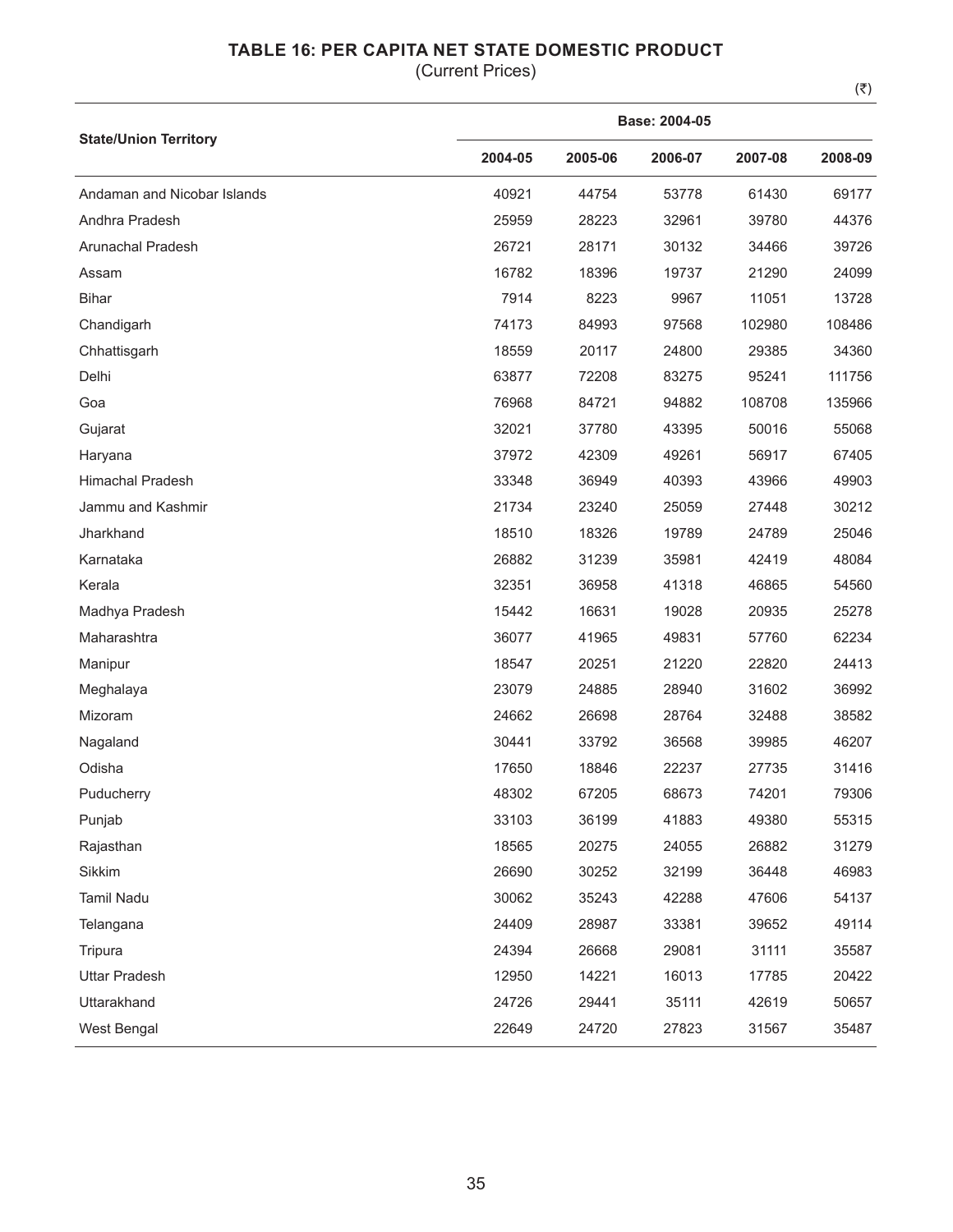## **TABLE 16: PER CAPITA NET STATE DOMESTIC PRODUCT**

(Current Prices) *(Contd.)*

|                              |         | Base: 2004-05 |         |         |         |         |  |  |  |
|------------------------------|---------|---------------|---------|---------|---------|---------|--|--|--|
| <b>State/Union Territory</b> | 2009-10 | 2010-11       | 2011-12 | 2012-13 | 2013-14 | 2014-15 |  |  |  |
| Andaman and Nicobar Islands  | 78936   | 80558         | 89642   | 97687   | 107418  |         |  |  |  |
| Andhra Pradesh               | 50515   | 58733         | 64773   | 72301   | 81397   | 90517   |  |  |  |
| Arunachal Pradesh            | 51068   | 60961         | 71366   | 76370   | 85468   | 96199   |  |  |  |
| Assam                        | 28383   | 33087         | 36320   | 38945   | 44263   | 49480   |  |  |  |
| <b>Bihar</b>                 | 15457   | 19111         | 22582   | 26948   | 31199   | 36143   |  |  |  |
| Chandigarh                   | 117371  | 126651        | 136883  | 141926  | 156951  |         |  |  |  |
| Chhattisgarh                 | 34366   | 41165         | 48366   | 53815   | 58547   | 64442   |  |  |  |
| Delhi                        | 125936  | 145129        | 161446  | 185421  | 212219  | 240849  |  |  |  |
| Goa                          | 149164  | 168024        | 211570  | 200514  | 224138  |         |  |  |  |
| Gujarat                      | 64097   | 77485         | 85979   | 93046   | 106831  |         |  |  |  |
| Haryana                      | 82037   | 93852         | 106320  | 119833  | 133427  | 147076  |  |  |  |
| Himachal Pradesh             | 58402   | 68297         | 75185   | 83899   | 92300   |         |  |  |  |
| Jammu and Kashmir            | 33650   | 40089         | 46734   | 52250   | 59279   | 58888   |  |  |  |
| Jharkhand                    | 28223   | 34721         | 36554   | 40238   | 46131   | 52147   |  |  |  |
| Karnataka                    | 51364   | 62251         | 68053   | 77168   | 89545   | 101594  |  |  |  |
| Kerala                       | 62114   | 69943         | 82753   | 91567   | 103820  |         |  |  |  |
| Madhya Pradesh               | 28651   | 32453         | 37180   | 43426   | 51798   | 59770   |  |  |  |
| Maharashtra                  | 69765   | 84858         | 93282   | 103856  | 117091  | 129235  |  |  |  |
| Manipur                      | 26621   | 28336         | 33695   | 37656   | 41573   |         |  |  |  |
| Meghalaya                    | 38819   | 43766         | 50316   | 54156   | 61548   | 69516   |  |  |  |
| Mizoram                      | 42715   | 50956         | 53624   | 63413   | 76120   |         |  |  |  |
| Nagaland                     | 50263   | 55582         | 63781   | 70274   | 77529   | 85544   |  |  |  |
| Odisha                       | 33029   | 39537         | 43463   | 49227   | 52559   | 59229   |  |  |  |
| Puducherry                   | 96860   | 101072        | 103149  | 114256  | 143677  | 175006  |  |  |  |
| Punjab                       | 61805   | 69582         | 76895   | 84512   | 92350   | 99578   |  |  |  |
| Rajasthan                    | 35254   | 44644         | 54637   | 60844   | 65974   | 72156   |  |  |  |
| Sikkim                       | 90749   | 108972        | 130127  | 151395  | 176491  |         |  |  |  |
| <b>Tamil Nadu</b>            | 64338   | 78473         | 89050   | 98628   | 112664  | 128366  |  |  |  |
| Telangana                    | 51955   | 66951         | 75124   | 85169   | 95361   | 103889  |  |  |  |
| Tripura                      | 39815   | 46050         | 50859   | 57402   | 69705   |         |  |  |  |
| <b>Uttar Pradesh</b>         | 23671   | 26698         | 30021   | 33482   | 36250   | 40373   |  |  |  |
| Uttarakhand                  | 62757   | 73819         | 85372   | 92566   | 103716  | 115632  |  |  |  |
| West Bengal                  | 41039   | 47245         | 53383   | 60318   | 70059   | 78903   |  |  |  |

 $(\overline{\zeta})$